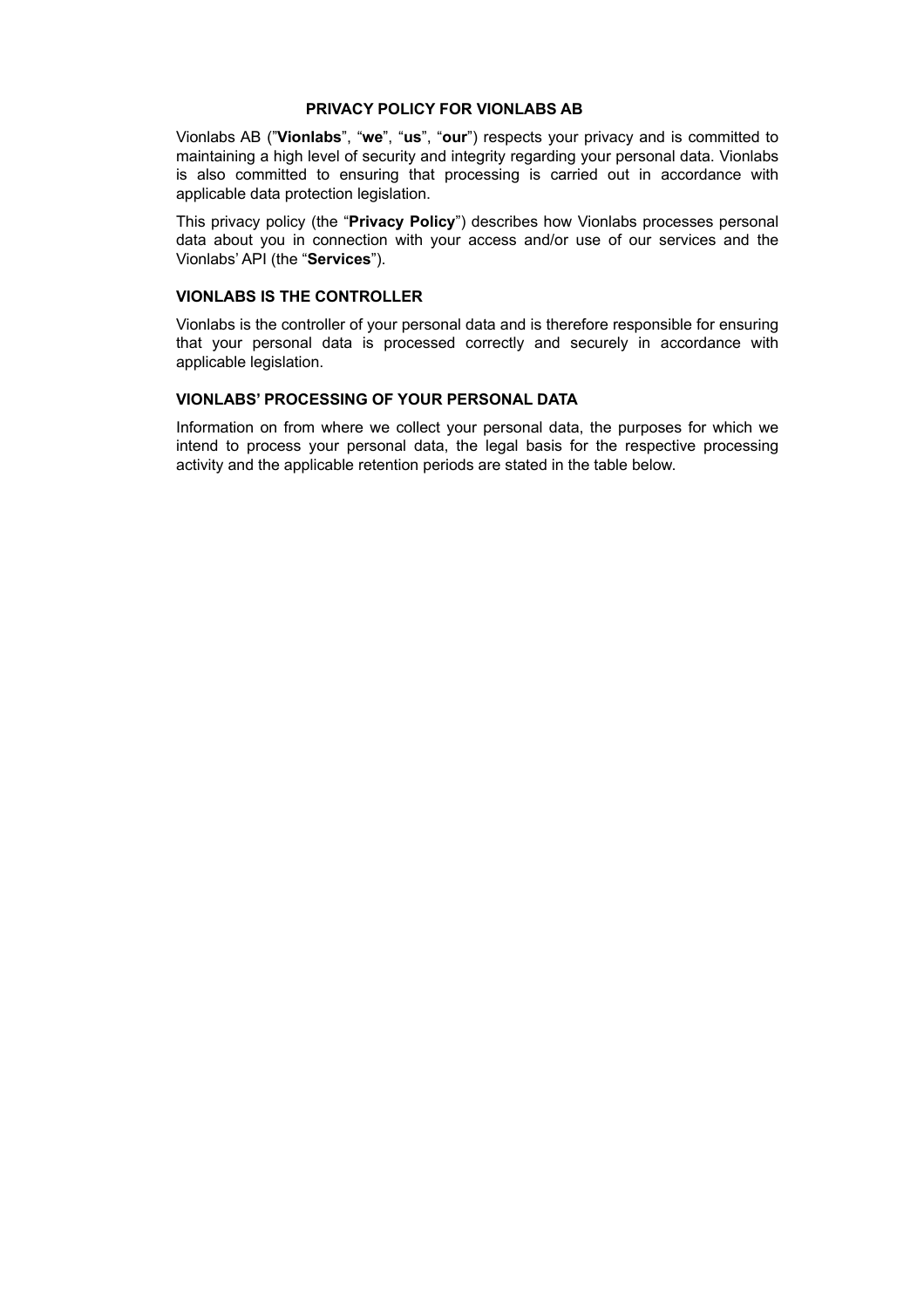**Customer and supplier related information**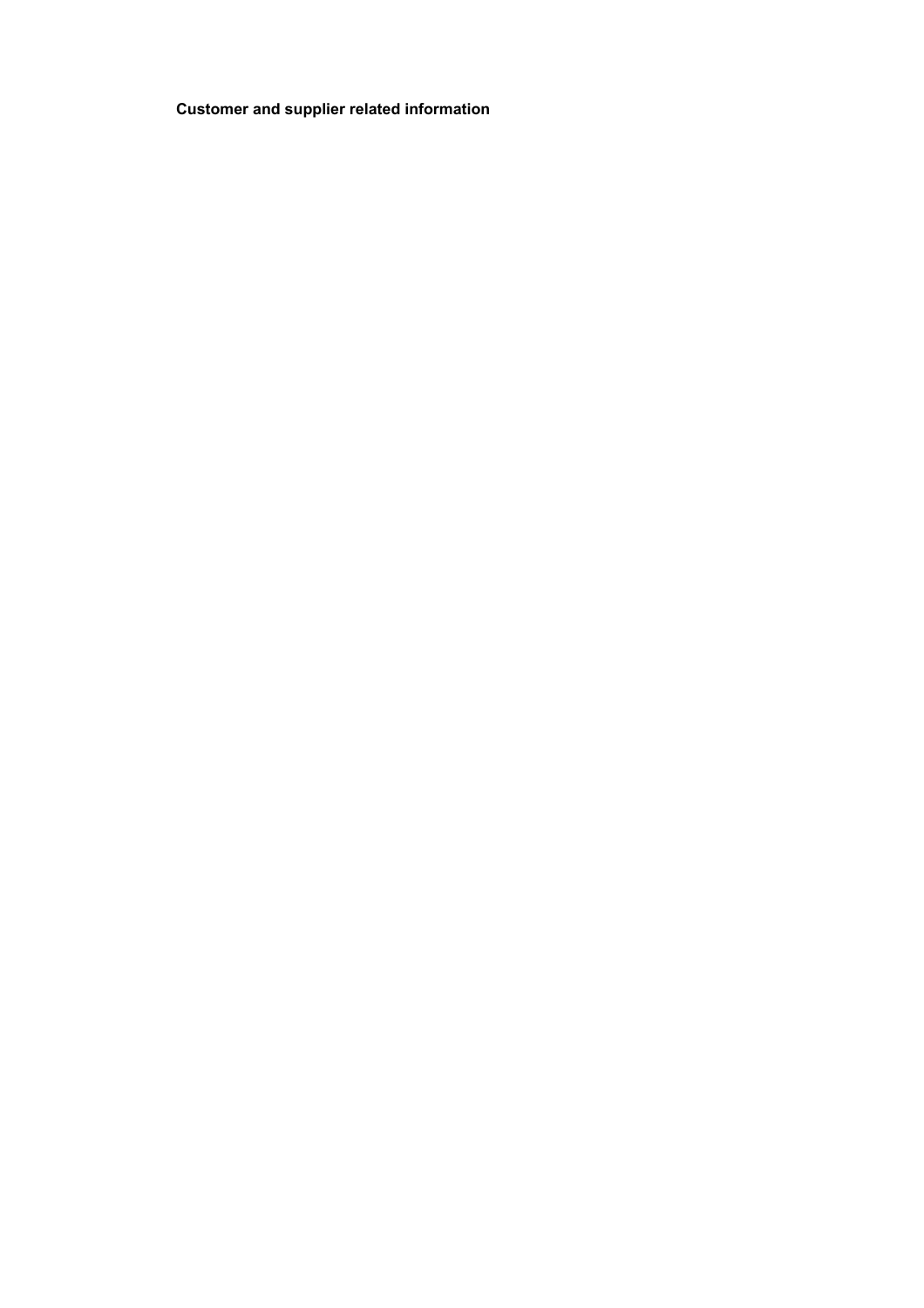| From<br>where we<br>collect<br>h<br>t<br>e<br>personal<br>data            | Categories of<br>personal data                                                                                                                     | <b>Purpose</b>                                                                                                                                                                                                        | <b>Legal basis</b>                                                                                                                                                                                                                                                                                                    | <b>Retention</b><br>period                                                                                                                          |
|---------------------------------------------------------------------------|----------------------------------------------------------------------------------------------------------------------------------------------------|-----------------------------------------------------------------------------------------------------------------------------------------------------------------------------------------------------------------------|-----------------------------------------------------------------------------------------------------------------------------------------------------------------------------------------------------------------------------------------------------------------------------------------------------------------------|-----------------------------------------------------------------------------------------------------------------------------------------------------|
| From the<br>company<br>that you<br>represent,<br>or directly<br>from you. | Name, email,<br>title, employer<br>and password<br>as applicable.                                                                                  | Τo<br>provide<br>Vionlabs'<br>Services. We use<br>data to give you<br>access to the<br>Services (e.g. by<br>registering an<br>account), provide<br>support and<br>full<br>ensure<br>functionality of our<br>Services. | The processing is<br>necessary for<br>Vionlabs' legitimate<br>interest in providing<br>Services and<br>support (legitimate<br>interest).                                                                                                                                                                              | 1<br>2<br>$\mathbf{r}$<br>months or<br>as long as<br>the service<br>fro<br>m<br>Vionlabs is<br>provided<br>the<br>t o<br>customer].                 |
| From you.                                                                 | Information<br>from customer<br>surveys and<br>customer<br>evaluations.                                                                            | To improve the<br>Services.                                                                                                                                                                                           | The processing is<br>necessary for<br>Vionlabs' legitimate<br>interest in improving<br>Services<br>its<br>(legitimate interest).                                                                                                                                                                                      | I<br>1<br>2<br>months or<br>as long as<br>the service<br>f.<br>$\mathsf{r}$<br>$\Omega$<br>m<br>Vionlabs is<br>provided<br>t o<br>the<br>customer]. |
| From the<br>company<br>that you<br>represent<br>or directly<br>from you.  | Name, email<br>address].<br>Information that<br>you provide to<br>Vionlabs<br>b y<br>email or<br>b y<br>other channels<br>f<br>o<br>communication. | To administer the<br>agreement or<br>relationship with<br>an existing or<br>potential<br>customer/supplier<br>(e.g. administer<br>purchases,<br>payments and<br>invoices).                                            | The processing is<br>necessary for<br>Vionlabs' legitimate<br>interest to keep in<br>touch with you<br>in<br>order to fulfil its<br>obligations under<br>the agreement with<br>its customer/<br>supplier<br>o r<br>administer the<br>relationship with<br>potential customers/<br>suppliers (legitimate<br>interest). | I<br>1<br>2<br>months or<br>as long as<br>the service<br>f<br>$r$ o<br>m<br>Vionlabs is<br>provided<br>t o<br>the<br>customer].                     |
| From the<br>company<br>that you<br>represent<br>or directly<br>from you.  | Invoice details if<br>$c$ o s t<br>i s<br>a<br>occurred.                                                                                           | To fulfil legal<br>requirements, e.g.<br>accounting<br>requirements.                                                                                                                                                  | The processing is<br>necessary for<br>compliance with<br>Vionlabs' legal<br>obligations.                                                                                                                                                                                                                              | As long as<br>is required<br>by law.                                                                                                                |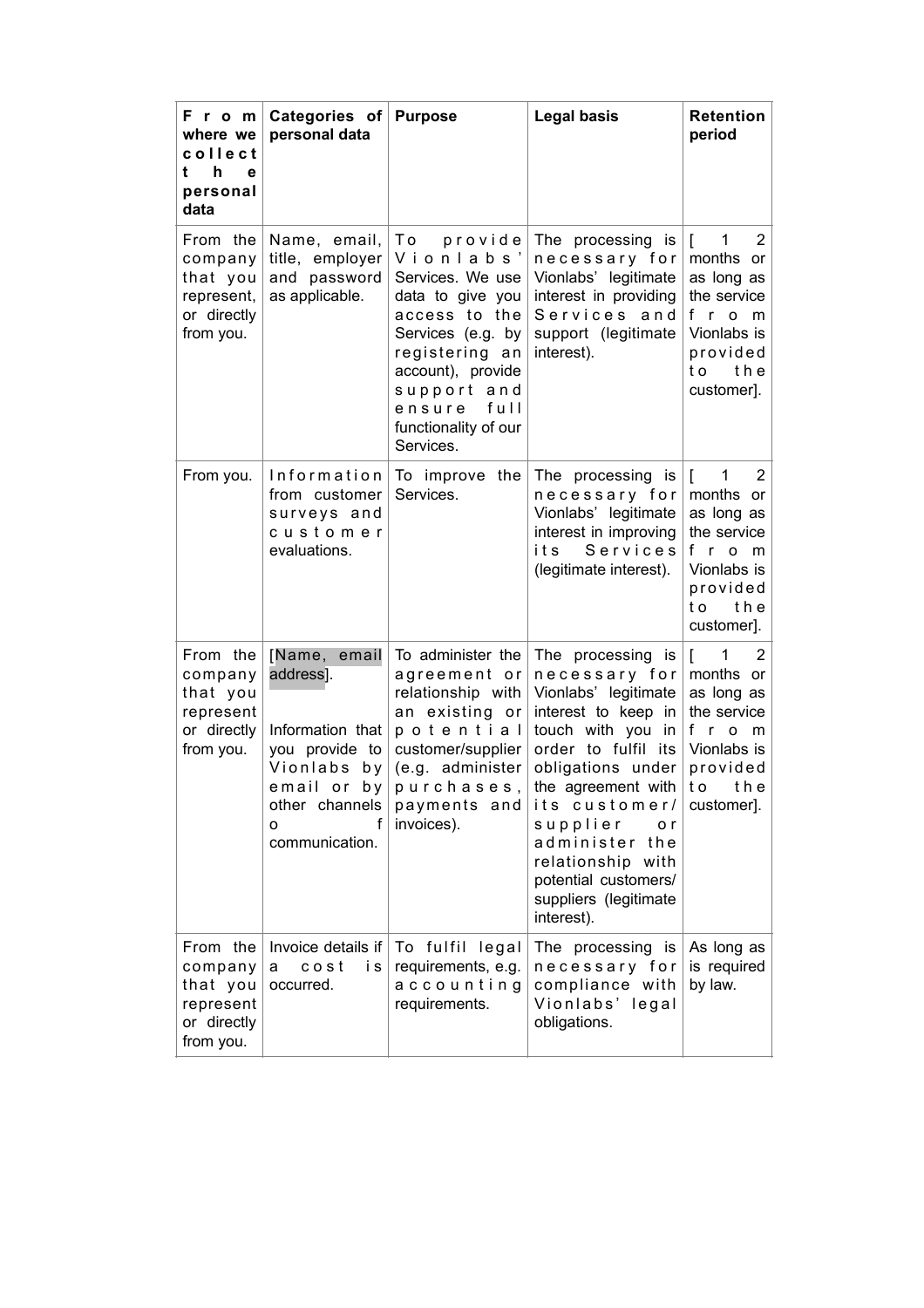| that you<br>represent<br>or directly<br>from you. | From the $\vert$ Name, position,<br>company   and company. | Services.                                      | $ To$ enable The processing is $  \cdot  $<br>marketing and $n$ ecessary for months or<br>communication   Vionlabs' legitimate   as long as<br>about Vionlabs' interest to advertise the service<br>brand and its brand, and $\lfloor f \rfloor$ r o m<br>Services (legitimate Vionlabs is<br>interest). | $\overline{2}$<br>provided<br>to the<br>customer]. |
|---------------------------------------------------|------------------------------------------------------------|------------------------------------------------|----------------------------------------------------------------------------------------------------------------------------------------------------------------------------------------------------------------------------------------------------------------------------------------------------------|----------------------------------------------------|
|                                                   |                                                            | $\bullet$ $\bullet$ $\overline{\phantom{a}}$ . | $\bullet\bullet$ .                                                                                                                                                                                                                                                                                       | $\bullet$ $\bullet$ ].                             |

## **WITH WHOM DOES VIONLABS SHARE YOUR PERSONAL DATA?**

Vionlabs does not disclose personal data to third parties, except when necessary to fulfil a legal obligation or to fulfil Vionlabs' obligations to you, customers, suppliers and/ or partners. Your personal data will not be sold to third parties for marketing purposes. Situations when your personal data may be disclosed to third parties are listed in the table below.

| Third party                               | Reason for third-party disclosure                                                                                                                                                                                    |  |  |
|-------------------------------------------|----------------------------------------------------------------------------------------------------------------------------------------------------------------------------------------------------------------------|--|--|
| Other companies<br>within Vionlabs' group | Personal data may need to be transferred to other<br>companies within Vionlabs' group, since central functions<br>such as marketing and finance are managed jointly within<br>the group in which Vionlabs is a part. |  |  |
| Suppliers and partners                    | Vionlabs may disclose your personal data to suppliers and/<br>or partners, if the suppliers and/or partners need your<br>personal data to fulfil their undertakings toward Vionlabs.                                 |  |  |
| Authorities                               | Personal data may be disclosed to authorities when<br>necessary for compliance with Vionlabs' legal obligations.                                                                                                     |  |  |
| Sale                                      | If Vionlabs intends to transfer all or part of its business,<br>personal data may be disclosed to a potential buyer.                                                                                                 |  |  |

## **TRANSFER OF PERSONAL DATA TO THIRD COUNTRIES**

Vionlabs may transfer your personal data to countries outside the EU/EEA. If personal data is transferred to a country outside the EU/EEA, Vionlabs will take measures to ensure that the personal data continues to be protected and will also take the necessary measures to ensure a legal transfer of the personal data to countries outside the EU/EEA.

## **YOUR RIGHTS**

As the data controller, Vionlabs is responsible for ensuring that your personal data is processed in accordance with applicable legislation.

Vionlabs will, at your request or on its own initiative, rectify, erase or complete any information found to be inaccurate, incomplete or misleading.

You have the right to request access to and rectification or erasure of your personal data (e.g., if such erasure is required by applicable law), request restriction of the processing of your personal data and object to the processing, as permitted by applicable personal data legislation (e.g. if you contest the accuracy of the personal data or if the processing is unlawful but you oppose the erasure of the personal data and request restriction of its use instead). Vionlabs will notify each recipient to whom the personal data has been disclosed in accordance with section "How does Vionlabs